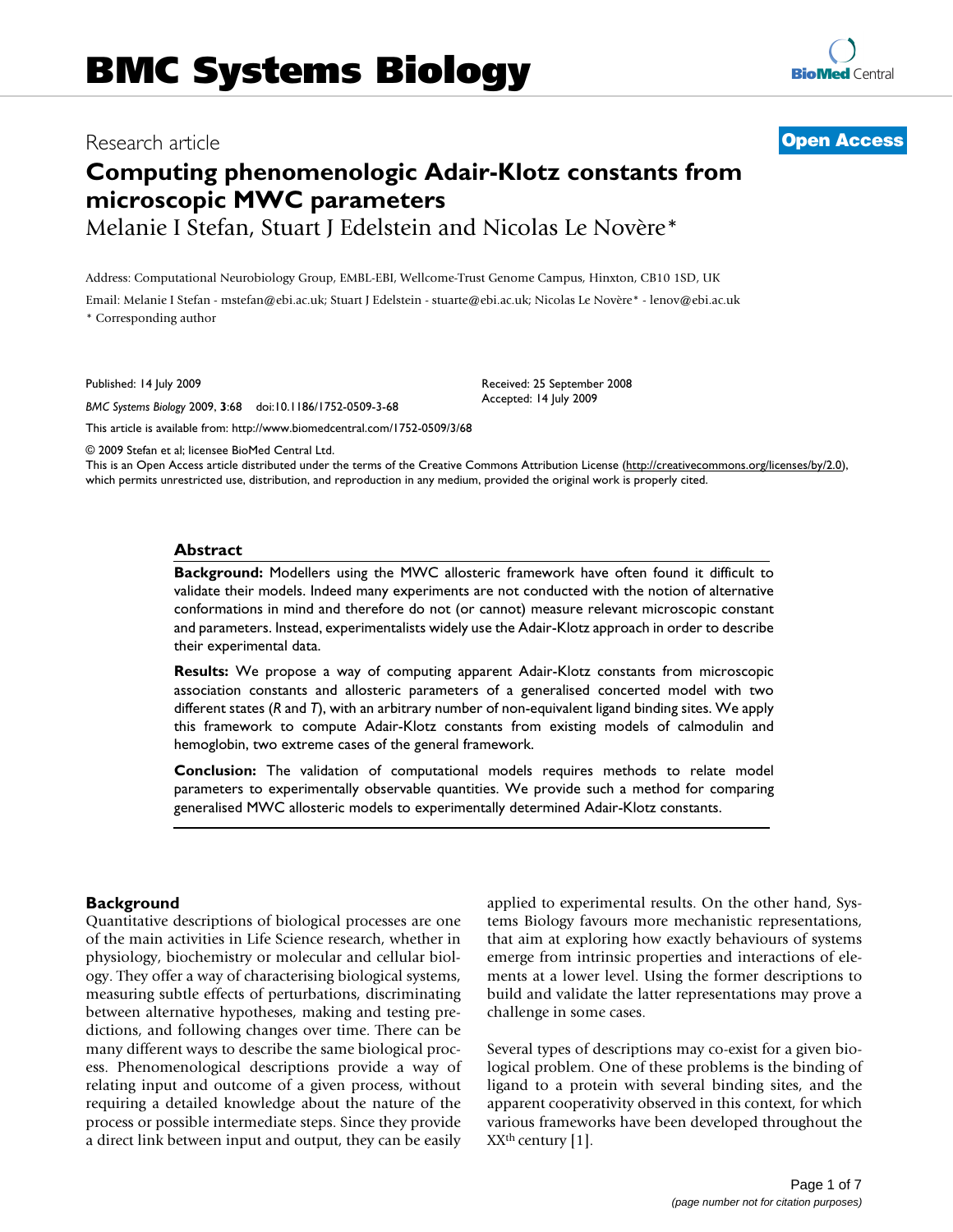Drawing on observations of oxygen binding to hemoglobin, Hill [2] suggested the following formula for the fractional occupancy Y of a protein with several ligand binding sites:

$$
\overline{Y} = \frac{K[X]^n H}{1 + K[X]^n H} \tag{1}
$$

where *K* denotes an apparent association constant, [*X*] denotes ligand concentration, and  $n_H$  the "Hill coefficient", intended to be a measure of cooperativity.

Adair [3] and Klotz [4] (reviewed in [5]) further explored the notion of cooperative binding. According to their framework, cooperativity was no longer fixed, but dependent on saturation: There were different binding constants describing binding of the first ligand, the second, the third, etc. It is worth noting that these constants do not relate to individual binding sites. They describe *how many* binding sites are occupied, rather than *which ones*. This framework is often used by experimentalists to describe measurements of ligand binding in terms of sequential apparent binding constants. According to this framework, the fractional occupancy of a protein is given by the following equation [4]:

$$
\overline{Y} = \frac{1}{n} \frac{K_1[X] + 2K_1K_2[X]^2 + \dots + n(K_1K_2 \dots K_n)[X]^n}{1 + K_1[X] + K_1K_2[X]^2 + \dots + (K_1K_2 \dots K_n)[X]^n}
$$
\n(2)

Where *n* denotes the number of binding sites and *Ki* the *ith* apparent association constant

The Monod-Wyman-Changeux (MWC) model for concerted allosteric transitions [6] went a step further by exploring cooperativity based on three-dimensional conformations. It was originally formulated for oligomeric proteins with symmetric, identical subunits, each of which has one ligand binding site. According to this framework, two (or more) interconvertible conformational states of an allosteric protein coexist in a thermal equilibrium. The ratio between the two states (often termed "*T*" for "tense", and "*R*" for "relaxed") is regulated by the binding of ligands that have different affnities for each of the states. For instance, in the absence of a ligand, the *T* state prevails, but as more ligand molecules bind, the *R* state (which has higher affnity for the ligand) becomes the energetically favoured conformation. The constant *L* describes the equilibrium between both states when no ligand molecule is bound:  $L = [T_0]/[R_0]$ . If *L* is very large, most of the protein exists in the tense state in the absence of ligand. If *L* is small (close to one), the *R* state is nearly as populated as the *T* state. The constant *c*

describes the ratio of association constants for the *T* and *R* states for each site:  $c = K^T/K^R$  (note that MWC equations are most often expressed with dissociation constants. However, we will use association constant throughout this paper for the sake of consistency with Hill and Adair-Klotz schemes). If  $c = 1$ , both  $R$  and  $T$  states have the same ligand affnity. The *c* value also indicates how much the equilibrium between *T* and *R* states changes upon ligand binding: the smaller  $c$ , the more the equilibrium shifts towards the *R* state. According to the MWC model, fractional occupancy is described by:

$$
\overline{Y} = \frac{[X]K^R(1+[X]K^R)^{n-1} + Lc[X]K^R(1+c[X]K^R)^{n-1}}{(1+[X]K^R)^n + L(1+c[X]K^R)^n}
$$
\n(3)

where [*X*] denotes ligand concentration, and with *KR*, *L* and *c* as described in the paragraph above. In this paper, we first propose a generalised MWC framework that can be applied to proteins whose ligand binding sites have different affnities. We then develop a set of equations that uses the parameters of such a generalised MWC model to compute apparent association constants according to the Adair-Klotz model. We show how these can be used in order to compare model results with experimental data using two examples which constitute extreme cases of the general framework, calmodulin and hemoglobin.

#### **Results**

#### *Generalisation of the MWC model*

The MWC model can be adapted to describe a protein (whether oligomeric or monomeric) with several ligand binding sites possessing different affinities. In that case, microscopic association constants are termed  $K_i^T$  and  $K_i^R$ , and their ratio is denoted by  $c_i$  for the  $i^{th}$  binding site.

In this case, the fractional occupancy is described as follows:

$$
\overline{Y} = \frac{1}{n} \frac{\Sigma_i \left( \left[ X \middle| K_i^R \Pi_{j \neq i} (1 + \left[ X \middle| K_j^R \right] ) \right] + L \Sigma_i \left( c_i \left[ X \middle| K_i^R \Pi_{j \neq i} (1 + c_j \left[ X \middle| K_j^R \right] ) \right] \right)}{\Pi_i (1 + \left[ X \middle| K_i^R \right) + L \Pi_i (1 + c_i \left[ X \middle| K_i^R \right] )} \right)} \tag{4}
$$

where  $1 \le i, j \le n, c_i = \frac{K_i^T}{kR}$  and *L* and [*X*] as described  $=\frac{r_i}{K_i^R}$ 

above.

If not all binding sites are different, but *mi* binding sites have the same affinity  $K_i^R$ , identical binding sites can be grouped and the above equation written as: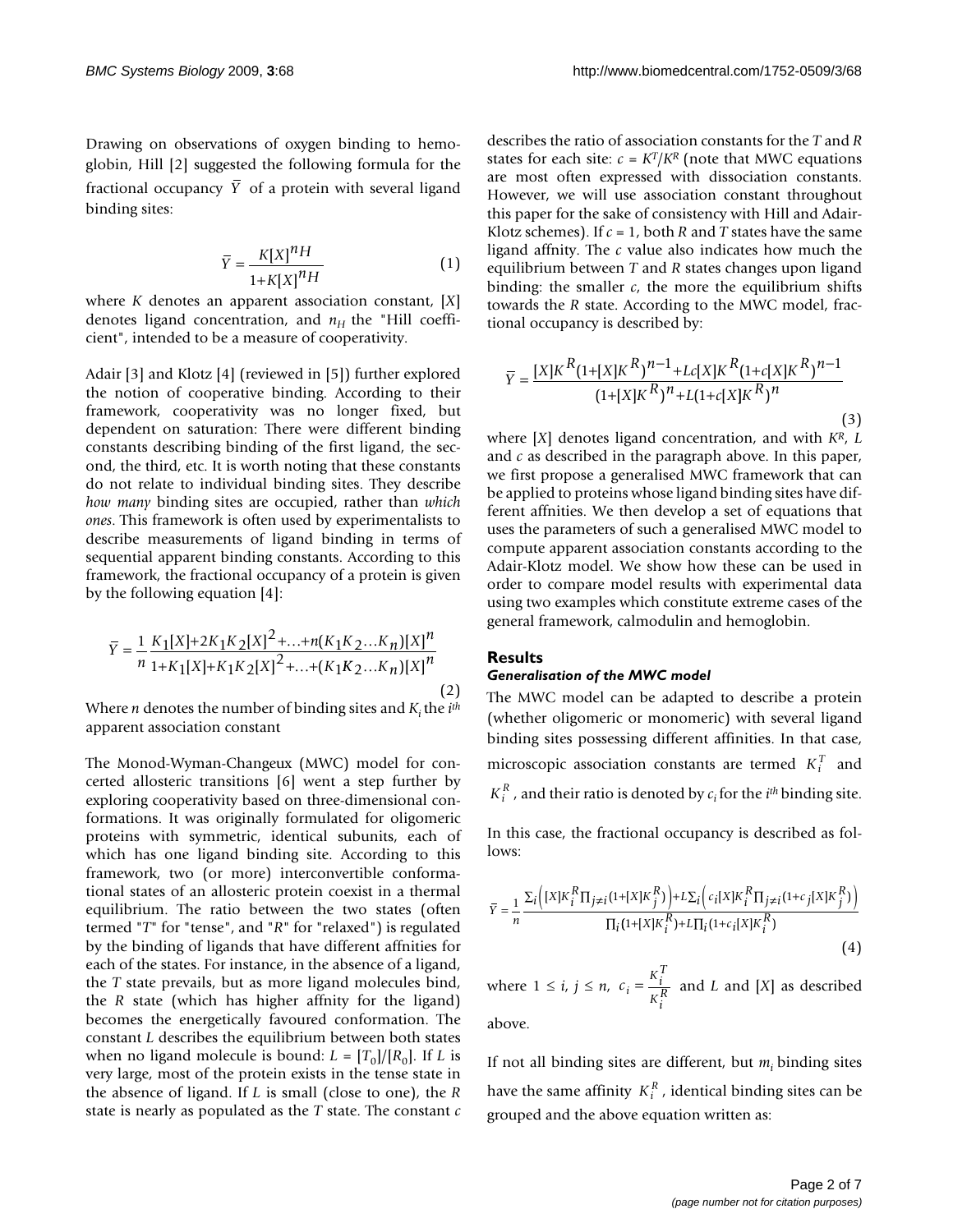$$
\bar{Y} = \frac{1}{n} \left( \frac{\sum_{i} \left( m_{i}[X]K_{i}^{R}(1 + [X]K_{i}^{R})^{m_{i}-1} \Pi_{j\neq i}(1 + [X]K_{j}^{R})^{m_{j}} \right)}{\prod_{i} (1 + [X]K_{i}^{R})^{m_{i}} + L\prod_{i} (1 + c_{i}[X]K_{i}^{R})^{m_{i}} + \frac{L\sum_{i} \left( m_{i}c_{i}[X]K_{i}^{R}(1 + c_{i}[X]K_{i}^{R})^{m_{i}-1} \Pi_{j\neq i}(1 + c_{j}[X]K_{j}^{R})^{m_{j}} \right)}{\prod_{i} (1 + [X]K_{i}^{R})^{m_{i}} + L\prod_{i} (1 + c_{i}[X]K_{i}^{R})^{m_{i}} \right)} \right)
$$
\n(5)

where  $1 \le i, j \le k, m_i$  denotes the number of binding sites with affnity  $K_i^R$  (note that  $\Sigma_i m_i = n$ ), and *L*,  $c_i$  and [*X*] as described above.

Similarly, it is possible to develop generalisations of the equation for fractional conformational change (R). In the case of a protein with *n* different ligand binding sites, the corresponding expression is:

$$
\overline{R} = \frac{\prod_{i} (1 + [X]K_{i}^{R})}{\prod_{i} (1 + [X]K_{i}^{R}) + L\prod_{i} (1 + c_{i}[X]K_{i}^{R})}
$$
(6)

When all  $K_i^R$  and all  $c_i$  are equal, this corresponds to the original MWC equation [6].

Again, when binding sites are pooled into groups of *mi* binding sites that have the same affnity  $K_i^R$  (where  $\Sigma_i m_i$  $= n$ , then R can be written as follows:

$$
\overline{R} = \frac{\prod_{i} (1 + [X]K_i^R)^{m_i}}{\prod_{i} (1 + [X]K_i^R)^{m_i} + L\prod_{i} (1 + c_i[X]K_i^R)^{m_i}}
$$
(7)

In order to compare the numerical outcomes of their models with experimental results, modellers using either the original or the generalised MWC framework need a way of converting microscopic MWC constants into observed Adair-Klotz constants. Here, we derive equations that can be used to compute Adair-Klotz constants and apply them to two special cases of the generalised MWC model presented here.

#### *Obtaining Adair-Klotz constants from microscopic association constants for a protein with four nonequivalent binding sites*

Consider a protein *P* with four binding sites for ligand *X*. The first apparent association constant,  $K_1$  is defined as follows:

$$
K_1=\frac{[P_1]}{[P_0][X]}
$$

where  $[P_0]$  denotes the concentration of unbound protein,  $[P_1]$  the concentration of protein with exactly one ligand molecule bound and [*X*] the concentration of ligand. Since *P* is an allosteric protein, it can exist in two different conformations: The high-affinity *R* conformation and the low-affinity *T* conformation. If we denote by [*Ri* ] the concentration of protein in the *R* state bound to *i* ligand molecules (and analogous for [*Ti* ]), we can re-write the above expression to

$$
K_1 = \frac{[R_1] + [T_1]}{([R_0] + [T_0])[X]}
$$

Since we treat the four binding sites as non-equivalent, we have to discriminate between them. The first ligand molecule bound to the protein in the *R* state can bind to either site  $A$ ,  $B$ ,  $C$ , or  $D$ . If  $R<sub>A</sub>$  denotes the concentration of protein in the *R* state bound to exactly one ligand molecule at site *A* (and analogous for sites *B*, *C*, and *D*, and for the *T* state), the above equation becomes:

$$
K_1 = \frac{([R_A]+[R_B]+[R_C]+[R_D])+([T_A]+[T_B]+[T_C]+[T_D]}{([R_0]+[T_0])[X]}
$$

The balance between unbound protein in the *T* and *R* states is given by the allosteric isomerisation constant, *L*  $(L = \frac{[T_0]}{[R_0]} )$ . We can now use this relationship and derive an equation that links the apparent first association constant  $K_1$  to the microscopic association constants ( $K_A^R$  for site *A* in the *R* state, and analogous for the other binding sites, and the *T* state):  $\overline{0}$ 0

$$
K_1=\frac{([R_0][X]K_{A}^R+[R_0][X]K_{B}^R+[R_0][X]K_{C}^R+[R_0][X]K_{D}^R]+([T_0][X]K_{A}^T+[T_0][X]K_{B}^T+[T_0][X]K_{C}^T+[T_0][X]K_{D}^T]}{([R_0]+[T_0])[X]}
$$

Substituting for  $[T_0]$  and simplifying, we obtain

$$
K_{1} = \frac{K_{A}^{R} + K_{B}^{R} + K_{C}^{R} + K_{D}^{R} + L(K_{A}^{T} + K_{B}^{T} + K_{C}^{T} + K_{D}^{T})}{1 + L}
$$
\n(8)

In a similar manner we can consider the second association constant,  $K_2$ 

$$
K_2 = \frac{[P_2]}{[P_1][X]}
$$

Again, distinguishing between the *R* and *T* states and between the four different binding sites, we obtain:

This reduces to:

 $K_2 = \frac{[R_{AB}] + [R_{AC}] + [R_{BD}] + [R_{BD}] + [R_{CD}] + [T_{AB}] + [T_{AC}] + [T_{BD}] + [T_{BD}] + [T_{CD}]}{([R_A] + [R_B] + [R_C] + [R_D] + [T_A] + [T_B] + [T_C] + [T_D])[X]}$  $|$ + $[T_{BD}]$ + $[T_{CD}]$  $([R_A]+[R_B]+[R_C]+[R_D]+[T_A]+[T_B]+[T_C]+[T_D])$ + $[T_{BD}]+$  $+[R_B]+[R_C]+[R_D]+[T_A]+[T_B]+[T_C]+[T_D])[X]$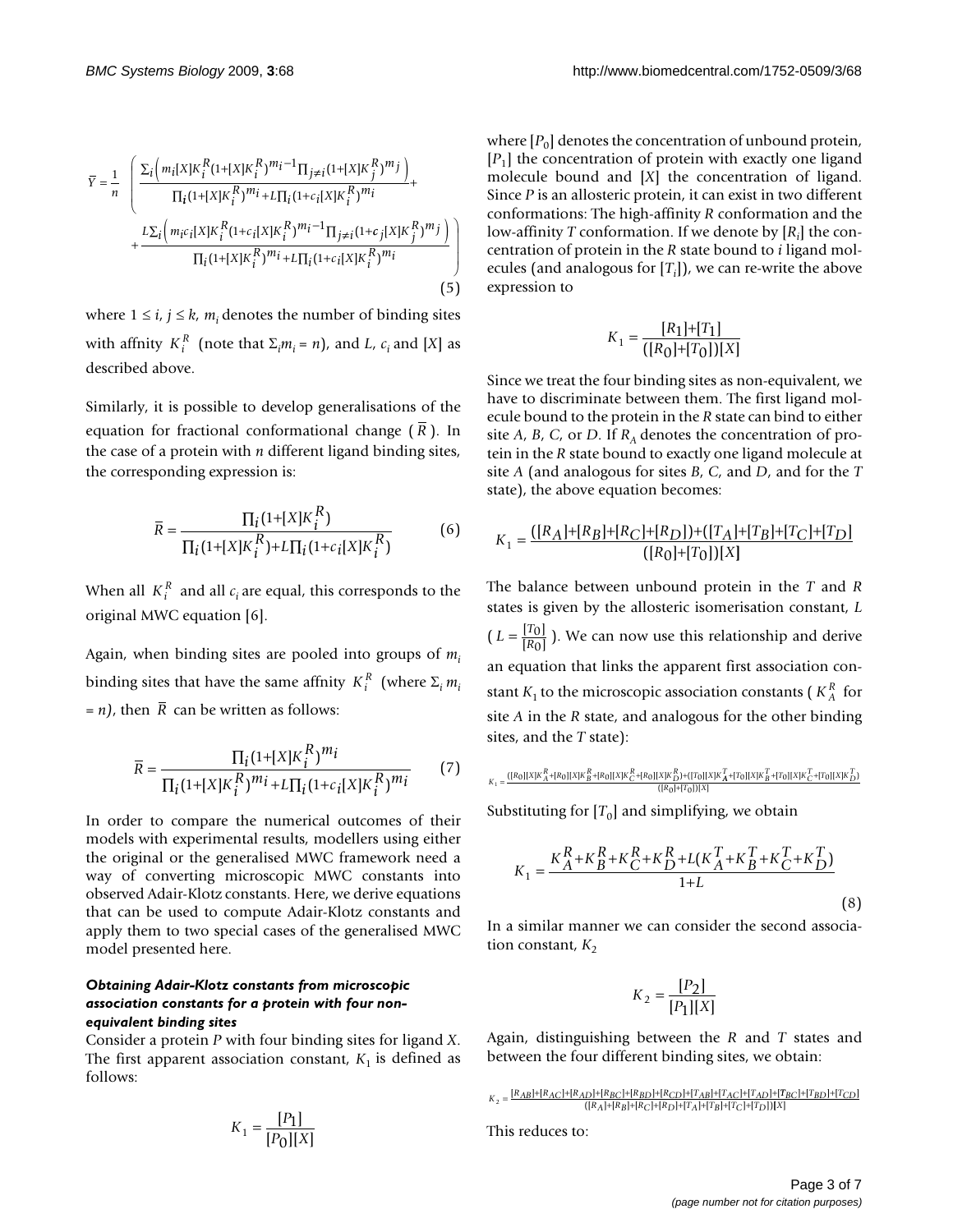$$
\kappa_2 = \frac{\kappa_A^R \kappa_B^R + \kappa_A^R \kappa_C^R + \kappa_A^R \kappa_D^R + \kappa_B^R \kappa_C^R + \kappa_C^R \kappa_D^R + \kappa ( \kappa_A^T \kappa_B^T + \kappa_A^T \kappa_C^T + \kappa_A^T \kappa_C^T + \kappa_B^T \kappa_C^T + \kappa_C^T \kappa_D^T)}{\kappa_A^R + \kappa_B^R + \kappa_C^R + \kappa_D^R + \kappa ( \kappa_A^T \kappa_B^T + \kappa_C^T + \kappa_D^T)} \tag{9}
$$

We can apply the same reasoning to the third ligand binding event:

$$
K_3 = \frac{[P_3]}{[P_2][X]}
$$

which eventually gives:

$$
\kappa_{s} = \frac{\kappa_{A}^{R}\kappa_{B}^{R}\kappa_{C}^{R}+\kappa_{A}^{R}\kappa_{B}^{R}\kappa_{D}^{R}+\kappa_{A}^{R}\kappa_{C}^{R}\kappa_{D}^{R}+\kappa_{B}^{R}\kappa_{C}^{R}\kappa_{D}^{R}+L(\kappa_{A}^{R}\kappa_{B}^{R}\kappa_{C}^{R}+\kappa_{A}^{R}\kappa_{B}^{R}\kappa_{D}^{R}+\kappa_{A}^{R}\kappa_{C}^{R}\kappa_{D}^{R}+\kappa_{A}^{R}\kappa_{B}^{R}\kappa_{D}^{R}+\kappa_{A}^{R}\kappa_{B}^{R}\kappa_{D}^{R}+\kappa_{A}^{R}\kappa_{B}^{R}\kappa_{D}^{R}+\kappa_{A}^{R}\kappa_{B}^{R}\kappa_{D}^{R}+\kappa_{A}^{R}\kappa_{B}^{R}+\iota(\kappa_{A}^{R}\kappa_{B}^{R}+\kappa_{A}^{R}\kappa_{C}^{R}+\kappa_{A}^{R}\kappa_{D}^{R}+\kappa_{A}^{R}\kappa_{B}^{R}+\kappa_{A}^{R}\kappa_{B}^{R}\kappa_{D}^{R}+\kappa_{A}^{R}\kappa_{B}^{R}\kappa_{B}^{R}+\iota(\kappa_{A}^{R}\kappa_{B}^{R}+\kappa_{A}^{R}\kappa_{B}^{R}+\kappa_{A}^{R}\kappa_{B}^{R}+\kappa_{A}^{R}\kappa_{B}^{R}\kappa_{B}^{R}+\kappa_{A}^{R}\kappa_{B}^{R}\kappa_{B}^{R}+\kappa_{A}^{R}\kappa_{B}^{R}\kappa_{B}^{R}+\kappa_{A}^{R}\kappa_{B}^{R}\kappa_{B}^{R}+\kappa_{A}^{R}\kappa_{B}^{R}\kappa_{B}^{R}+\kappa_{A}^{R}\kappa_{B}^{R}\kappa_{B}^{R}+\kappa_{A}^{R}\kappa_{B}^{R}\kappa_{B}^{R}+\iota(\kappa_{A}^{R}\kappa_{B}^{R}+\kappa_{A}^{R}\kappa_{B}^{R}+\kappa_{A}^{R}\kappa_{B}^{R}\kappa_{B}^{R}+\kappa_{A}^{R}\kappa_{B}^{R}\kappa_{B}^{R}+\kappa_{A}^{R}\kappa_{B}^{R}\kappa_{
$$

And, similarly for  $K_4$ :

$$
\kappa_{4} = \frac{[P_{4}]}{\kappa_{A}^{R}\kappa_{B}^{R}\kappa_{C}^{R} + \kappa_{A}^{R}\kappa_{B}^{R}\kappa_{D}^{R}} + \frac{\kappa_{A}^{R}\kappa_{B}^{R}\kappa_{C}^{R}\kappa_{D}^{R} + \kappa_{A}^{R}\kappa_{B}^{R}\kappa_{C}^{R}\kappa_{D}^{R}}{\kappa_{A}^{R}\kappa_{B}^{R}\kappa_{C}^{R} + \kappa_{A}^{R}\kappa_{B}^{R}\kappa_{D}^{R}} + \kappa_{A}^{R}\kappa_{B}^{R}\kappa_{D}^{R} + \kappa_{A}^{R}\kappa_{B}^{R}\kappa_{D}^{R} + \kappa_{A}^{R}\kappa_{B}^{R}\kappa_{D}^{R} + \kappa_{A}^{R}\kappa_{B}^{R}\kappa_{D}^{R} + \kappa_{A}^{R}\kappa_{B}^{R}\kappa_{D}^{R} + \kappa_{A}^{R}\kappa_{B}^{R}\kappa_{D}^{R} + \kappa_{A}^{R}\kappa_{B}^{R}\kappa_{D}^{R}\kappa_{D}^{R} + \kappa_{A}^{R}\kappa_{B}^{R}\kappa_{D}^{R}\kappa_{D}^{R} + \kappa_{A}^{R}\kappa_{B}^{R}\kappa_{D}^{R}\kappa_{D}^{R} + \kappa_{A}^{R}\kappa_{B}^{R}\kappa_{D}^{R}\kappa_{D}^{R} + \kappa_{A}^{R}\kappa_{B}^{R}\kappa_{D}^{R}\kappa_{D}^{R} + \kappa_{A}^{R}\kappa_{B}^{R}\kappa_{D}^{R}\kappa_{D}^{R}\kappa_{D}^{R}\kappa_{D}^{R}\kappa_{D}^{R}\kappa_{D}^{R}\kappa_{D}^{R}\kappa_{D}^{R}\kappa_{D}^{R}\kappa_{D}^{R}\kappa_{D}^{R}\kappa_{D}^{R}\kappa_{D}^{R}\kappa_{D}^{R}\kappa_{D}^{R}\kappa_{D}^{R}\kappa_{D}^{R}\kappa_{D}^{R}\kappa_{D}^{R}\kappa_{D}^{R}\kappa_{D}^{R}\kappa_{D}^{R}\kappa_{D}^{R}\kappa_{D}^{R}\kappa_{D}^{R}\kappa_{D}^{R}\kappa_{D}^{R}\kappa_{D}^{R}\kappa_{D
$$

Note that in the case of four identical binding sites, and  $K_A^T = K_B^T = K_C^T = K_D^T =: K^T$ , and the above expressions reduce to conversion equations for identical binding sites reported by Edelstein [7].  $K_A^R = K_B^R = K_C^R = K_D^R =: K^R$ 

## *Obtaining the* **ith** *Adair-Klotz constants from microscopic association constants for a protein with* **n** *non-equivalent binding sites*

In general, for a protein with *n* ligand binding sites, we can express the apparent association constant for the *ith* binding event by computing the ratio between the concentrations of end products and initial reactants. The equation for the *ith* apparent association constant thus reads as follows:

$$
K_i^n = \frac{[P_i]}{[P_{i-1}][X]}
$$

As above, both  $[P_{i-1}]$  and  $[P_i]$  are sums of protein populations in two different states and with ligand molecules bound to combinations of different binding sites. We can again distinguish between *R* and *T* state, which yields:

$$
K_i^n = \frac{[R_i] + [T_i]}{([R_{i-1}] + [T_{i-1}])[X]}
$$

If we now assume that the *n* ligand binding sites are, in general, non-equivalent, we must account for the fact that *Ri* is a collection of protein molecules in the *R* state with

all possible combinations of *i* out of *n* ligand binding sites occupied. In other words:

$$
R_{i} = \sum_{j_{1} < j_{2} < \cdots < j_{i}, \text{ all } j \in \{1, \ldots, n\}} R_{j_{1}j_{2} \ldots j_{i}} \tag{12}
$$

Expressing every  $R_{j1j2...ji}$  in terms of  $[R_0]$ ,  $[X]$  and the microscopic association constants, we can write  $R_i$  in the following way:

$$
[R_i] = [R_0][X]^i \sum_{j_1 < j_2 < \cdots < j_i, \text{ all } j \in \{1, \ldots, n\}} K_{j_1}^R K_{j_2}^R \cdots K_{j_i}^R
$$
\n(13)

Introducing the following abbreviations

$$
S_i^{nR} := \sum_{j_1 < j_2 < \cdots < j_i, \text{ all } j \in \{1, \ldots, n\}} K_{j_1}^R K_{j_2}^R \cdots K_{j_i}^R \tag{14}
$$

$$
S_i^{nT} := \sum_{j_1 < j_2 < \cdots < j_i, \text{ all } j \in \{1, \ldots, n\}} K_{j_1}^T K_{j_2}^T \ldots K_{j_i}^T \tag{15}
$$

we can obtain the expression for  $K_i^n$ 

$$
K_i^n = \frac{[R_0][X]^i S_i^{nR} + [T_0][X]^i S_i^{nT}}{([R_0][X]^{i-1} S_{i-1}^{nR} + [T_0][X]^{i-1} S_{i-1}^{nT}][X]}
$$

Now, again, we can use the relationship  $[T_0] = L [R_0]$  and eliminate  $[X]^i$  and  $[R_0]$  and obtain:

$$
K_i^n = \frac{S_i^{nR} + LS_i^{nT}}{S_{i-1}^{nR} + LS_{i-1}^{nT}}
$$
(16)

with  $S_i^{nR}$  and  $S_i^{nT}$  as defined above.

If the binding sites can be classed into *k* sub-groups that have the same affinity  $(m_1)$  binding sites with affinity  $K_1^R$  *m*<sub>2</sub> binding sites with affinity  $K_2^R$ , etc.), the expression for  $S_i^{nR}$  can be written as follows:

$$
S_i^{nR} := \sum_{0 \le e_j \le m_j, e_1 + \ldots + e_k = i} {m_1 \choose e_1} \left(K_1^R\right)^{e_1} \cdots \left(m_2 \choose e_k\right) \left(K_k^R\right)^{e_k}
$$
\n(17)

In the next section, we will consider two proteins with four binding sites each, which constitute extreme cases: In the case of calmodulin, all binding sites are different, so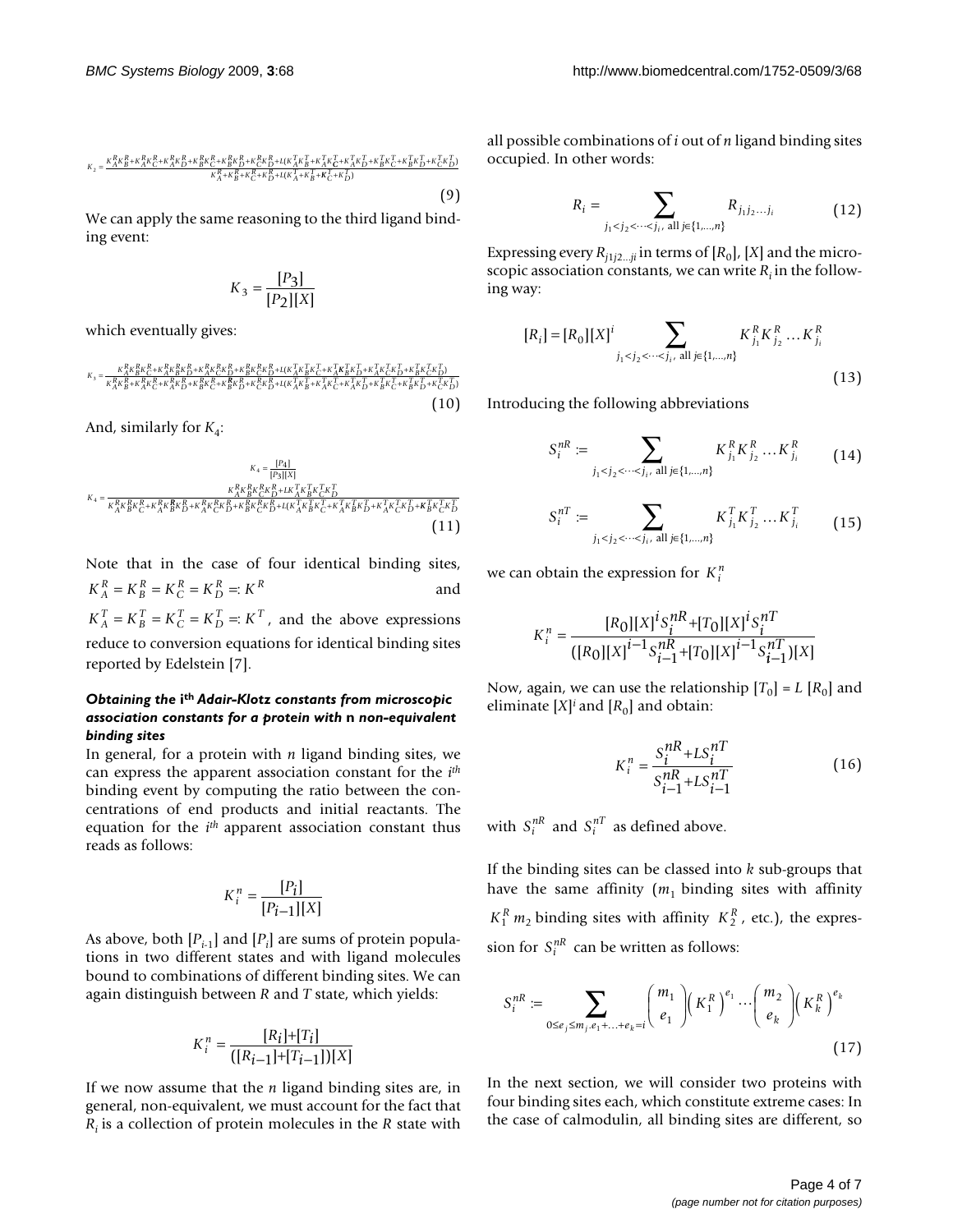the protein can be seen as having four sub-groups of binding sites containing one binding site each  $(m_1 = m_2 = m_3 =$  $m_4$  = 1). In the case of hemoglobin, all binding sites are equivalent, so there is only one sub-group of binding sites containing four elements.

#### *Allosteric model of calmodulin*

To illustrate the practical relevance of these conversion equations we applied them to a previously proposed MWC model of calmodulin [8]. According to this model, calmodulin can exist in two different states, *R* (that corresponds to the open state, stabilised by binding of calcium) and *T* (that correspond to the closed, often mistakenly called "apo", state). Each of these states can bind four calcium ions. The four different binding sites were designated *A*, *B*, *C*, and *D* (*A* and *B* on the N-terminal domain, *C* and *D* on the C-terminal domain, with no sequential order being implied within the domains). Each of the states and each of the reactions was explicitly modelled, with distinct dissociation constants for each of the sites.

The dissociation constants for the *R* state were  $K_{d_A}^R = 8.32$ *A*

 $\times$  10<sup>-6</sup> M,  $K_{d_B}^R$  = 1.66  $\times$  10<sup>-8</sup> M,  $K_{d_C}^R$  = 1.74  $\times$  10<sup>-5</sup> M, and *C*

 $K_{d_p}^R$  = 1.45 × 10<sup>-8</sup>M. According to this model, *L* = 20670, *D*

and  $c = 0.00396$  for all four binding sites [8]. The calmodulin concentration used for the model was  $2 \times 10^7$  M [8], and simulations were run using COPASI [9].

When the fractional occupancy of calmodulin is plotted against initial free calcium concentration, simulation outcomes seem to agree quite well with experimental observations [8], but such a plot does not provide a direct way of quantifying this agreement.

To do this, we inserted the parameters of the MWC model into equations 8 to 11 to obtain Adair-Klotz constants. These can be compared to Adair-Klotz constants previously obtained in experimental studies [10-14], as listed in Table 1. This comparison shows that all four Adair-Klotz constants computed from the general MWC model

**Table 1: Apparent Adair-Klotz constants for the calmodulin model**

|         | this paper             | reported range                                                |
|---------|------------------------|---------------------------------------------------------------|
| K,      | $5.1860 \times 10^{5}$ | $1.16 \times 10^{5}$ [11] - 1.7 $\times$ 10 <sup>6</sup> [11] |
| $K_{2}$ | $5.1601 \times 10^{5}$ | $1.4 \times 10^5$ [11] - 8.9 $\times$ 10 <sup>5</sup> [12]    |
| K,      | $1.3377 \times 10^{5}$ | $2.86 \times 10^{4}$ [13] - 2.9 $\times$ 10 <sup>6</sup> [11] |
| Κ,      | $3.8784 \times 10^{4}$ | $1.7 \times 10^3$ [14] - 1.12 × 10 <sup>5</sup> [13]          |

Apparent Adair-Klotz constants (in M) for the calmodulin model as computed with our method, and comparison to several experimental reports [10-14] and data reviews [11].

lie within the experimentally reported range, and thus show that the MWC model is indeed consistent with experimental data.

Figure 1 visualises this comparison: The Adair-Klotz curve obtained from the MWC model is compared to experimental measurements done by Porumb [12], Crouch and Klee [10], and Peersen *et al*. [15] and to an Adair-Klotz fit to the combination of all three data sets. The plot illustrates that the Adair curve obtained from the parameters of the generalised MWC model presented here is similar to that obtained from experimental data, and that computing an Adair-Klotz function from the parameters of a MWC model does indeed provide a way of comparing an allosteric model to experimental measurements.

## *Allosteric model of Hemoglobin*

In a similar manner, the case in which all binding sites are equivalent [7] can be seen as a special case, in which there is only one sub-group of identical binding sites. With four binding sites, as is the case for hemoglobin, we obtain:

$$
K_1 = 4 \frac{K^R + LK^T}{1 + L}
$$
 (18)

$$
K_2 = \frac{3}{2} \frac{(K^R)^2 + L(K^T)^2}{K^R + LK^T}
$$
 (19)



# Figure 1

**Comparison of the calmodulin model with experimental data**. Red curve shows the Adair-Klotz equation using the Adair-Klotz constants obtained from the MWC model of calmodulin. Symbols are used to represent data points from various experimental measurements of calmodulin binding to calcium: Circles for Porumb [12], squares for Crouch and Klee [10], diamonds for Peersen *et al*. [15]. The black line represents a fit of all of these data set to the Adair-Klotz equation, which was obtained using the "Non-linear curve-fitting" function in grace [http://plasma-gate.weiz](http://plasma-gate.weizmann.ac.il/Grace/)[mann.ac.il/Grace/](http://plasma-gate.weizmann.ac.il/Grace/).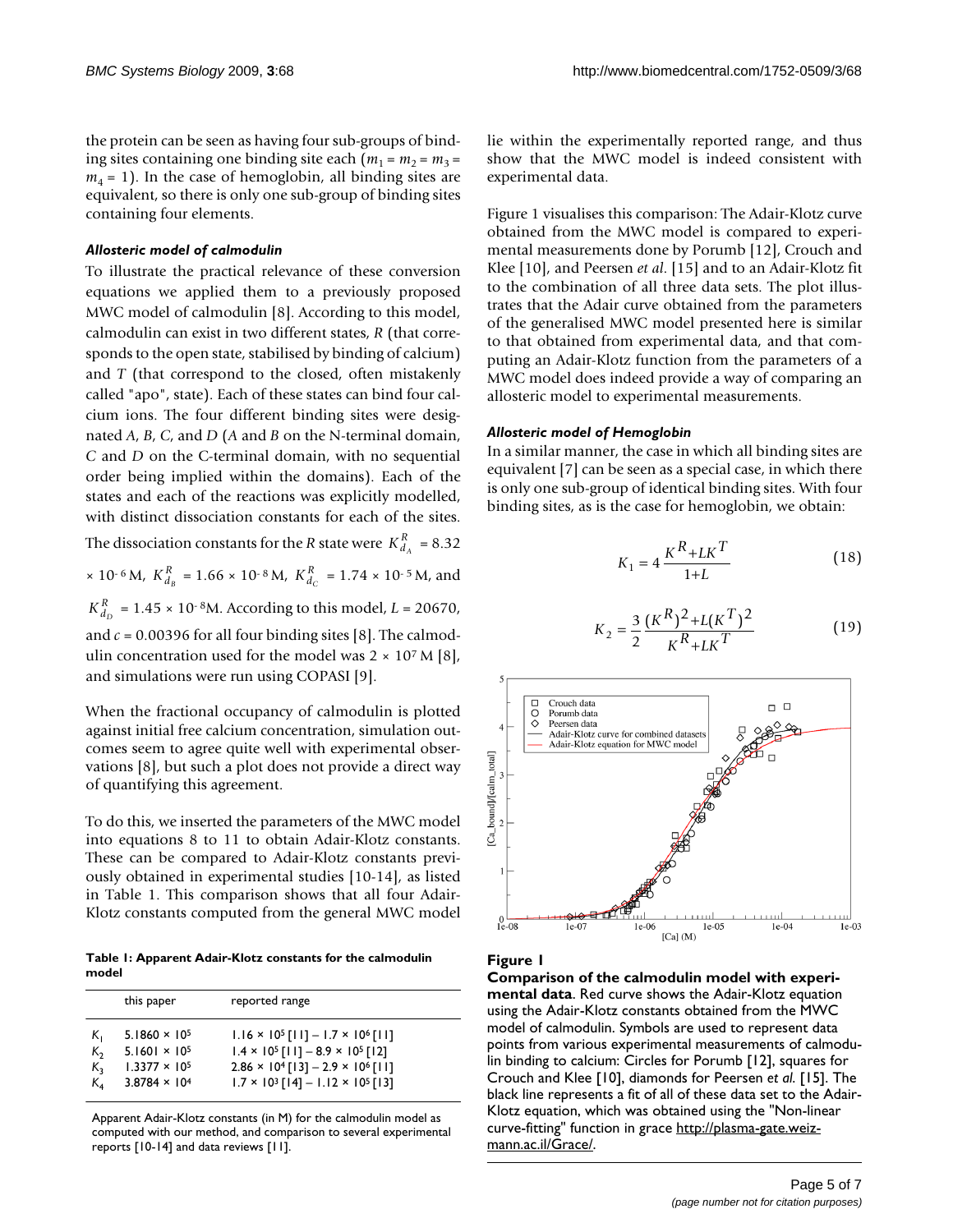$$
K_3 = \frac{2}{3} \frac{(K^R)^3 + L(K^T)^3}{(K^R)^2 + L(K^T)^2}
$$
 (20)

$$
K_4 = \frac{1}{4} \frac{(K^R)^4 + L(K^T)^4}{(K^R)^3 + L(K^T)^3}
$$
 (21)

Yonetani *et al.* [16] fitted the same data for hemoglobin binding to oxygen once using the MWC framework and once using the Adair-Klotz framework. This study provides an excellent opportunity to test the validity of the conversion equations presented here: By using the results of their MWC fit and inserting  $K_R$ ,  $K_T$ , and *L* into the equations presented in [7], we get an independent determination of the Adair-Klotz constants  $K_1$  to  $K_4$ . Table 2 compares the Adair-Klotz constants thus obtained to the Adair-Klotz constants obtained by Yonetani *et al*. [16]. Both methods yield essentially the same results, slight differences are presumably due to rounding errors and/or to limitations of the data fitting algorithms used, as well as possible over-fitting in the case of the Adair-Klotz framework.

#### **Discussion and conclusion**

The generalised MWC model proposed here opens up new ways of applying the allosteric framework: Not only to multimers consisting of identical subunits with one ligand binding site on each, but also to proteins with several binding sites of different affinities for the same ligand, be

**Table 2: Comparison of MWC and Adair-Klotz constants for hemoglobin**

|       | this paper            | Yonetani et al. [16]  |  |
|-------|-----------------------|-----------------------|--|
| $K_1$ | $7.68 \times 10^{-3}$ | $7.20 \times 10^{-3}$ |  |
| $K_2$ | $0.96 \times 10^{-2}$ | $1.05 \times 10^{-2}$ |  |
| $K_3$ | $1.52 \times 10^{-2}$ | $1.15 \times 10^{-2}$ |  |
| $K_A$ | $2.32 \times 10^{-2}$ | $2.33 \times 10^{-2}$ |  |

Experimental and theoretical determination of Adair-Klotz constants (in torr<sup>-1</sup>) from MWC constants at pH 7.0.  $K_R = 3.0 \times 10^{-2}$ torr<sup>-1</sup>,  $K_T =$  $7.0 \times 10^{-3}$  torr<sup>-1</sup>, and  $L = 33$ , as obtained by Yonetani *et al.* by fitting data with an MWC equation [16]. We used these to compute  $K_1$  to  $K_4$ using the equations presented in [7] and here compare them to  $K<sub>1</sub>$  to *K*4 obtained by Yonetani *et al*. by fitting the same data with an Adair-Klotz equation [16]. Note that Yonetani *et al*. used a slightly modified version of the Adair-Klotz equation, meaning that *K*<sub>1</sub> in [16]

corresponds to  $\frac{1}{4}K_1$  in [4],  $K_2$  in [16] to  $\frac{2}{3}K_2$  in [4],  $K_3$  in [16] to

 $\frac{3}{2}$  K<sub>3</sub> in [4] and K<sub>4</sub> in [16] to 4K<sub>4</sub> in [4]. To allow easier comparability, we used Yonetani's notation for this table and labelled the constants  $K_1^{'},$  ...,  $K_2^{'}$  to avoid confusion with the original Klotz notation used everywhere else in this paper. 2

it multimers with more than one binding site on each subunit or monomeric proteins containing several binding sites. This framework has been used for an allosteric model of calmodulin [8], and could be useful in the analysis of a wide range of other proteins.

Other generalisations of the MWC framework have been presented in the past. Mello and Tu [17] have proposed a heterogeneous MWC (HMWC) model for allosteric proteins or protein complexes that bind to different types of ligand (but where there is only one affinity per ligand). This can easily be combined with the model presented here: The fractional occupancy for a generalised heterogeneous protein with two different types of ligand, and binding sites of different affinity for each ligand, would be:

$$
\bar{Y} = \frac{1}{n} \left( \frac{\sum_{i=1}^{n_1} \left( [X_1] K_i^R \Pi_{j \neq i} (1 + [X_1] K_j^R) \right) \left( \sum_{i=1}^{n_2} \left( [X_2] K_i^R \Pi_{j \neq i} (1 + [X_2] K_j^R) \right) \right)}{\Pi_{i=1}^{n_1} (1 + [X_1] K_i^R) \Pi_{i=1}^{n_2} (1 + [X_2] K_i^R) + L \Pi_{i=1}^{n_1} (1 + \epsilon_i [X_1] K_i^R) \Pi_{i=1}^{n_2} (1 + \epsilon_i [X_2] K_i^R)} + \frac{L \left( \sum_{i=1}^{n_1} (c_i [X_1] K_i^R \Pi_{j \neq i} (1 + c_j [X_1] K_j^R) ) \right) \left( \sum_{i=1}^{n_2} (c_i [X_2] K_i^R \Pi_{j \neq i} (1 + c_j [X_2] K_j^R) ) \right)}{\Pi_{i=1}^{n_1} (1 + [X_1] K_i^R) \Pi_{i=1}^{n_2} (1 + [X_2] K_i^R) + L \Pi_{i=1}^{n_1} (1 + \epsilon_i [X_1] K_i^R) \Pi_{i=1}^{n_2} (1 + \epsilon_i [X_2] K_i^R)} \tag{22}
$$

where  $[X_1]$  represents the first ligand, for which  $n_1$  binding sites exist, and  $[X_2]$  the second ligand, for which there are  $n_2$  binding sites. For a heterogeneous complex with  $m$ types of ligands, the equation is

$$
\bar{Y} = \frac{1}{n} \frac{\Pi_{k=1}^{m} \left( \sum_{i=1}^{n_k} \left( [X_k] K_i^R \Pi_{j \neq i} (1 + [X_k] K_j^R) \right) \right) + L \Pi_{k=1}^{m} \left( \sum_{i=1}^{n_k} \left( c_i [X_k] K_i^R \Pi_{j \neq i} (1 + c_j [X_k] K_j^R) \right) \right)}{\prod_{k=1}^{m} \Pi_{i=1}^{n_k} (1 + [X_k] K_i^R) + L \Pi_{k=1}^{m} \Pi_{i=1}^{n_k} (1 + c_i [X_k] K_i^R)}
$$
\n(23)

The case in which binding sites for a given ligand can be grouped into sets of same affinity is straight-forward, as is the computation of fractional occupancy, *R*.

Najdi *et al*. [18] have proposed a generalised MWC (GMWC) model for a protein binding to several ligand types and regulated by multiple allosteric activators or inhibitors. This model can be combined with the model presented here by replacing the term that denotes substrate concentration and affinity for each ligand in [18] by the appropriate sum: in the notation employed by [18],

this would mean replacing 
$$
\left(1 + \frac{[S_q]}{K_{M_q}}\right)^n
$$
 by

 $\left(1 + \frac{[S_q]}{K_{M_{q_i}}} \right)$  for each ligand. Such a combined ⎝  $\left(1+\frac{[S_q]}{K_M}\right)$ ⎠  $\left(\prod_{i=1}^n \left(1 + \frac{[S_q]}{K_{\mathcal{M}_{q,i}}}\right)\right)$ ⎝  $\parallel$  $\lambda$  $\prod_{i=1}^{n} \left(1 + \frac{[S_q]}{K_{M_{qi}}} \right)$  $\left| \begin{array}{ccc} i=1 & I & K_{Mq} \end{array} \right|$ *n*

model could then cater for proteins that bind to several ligand types (with non-identical binding sites per ligand)